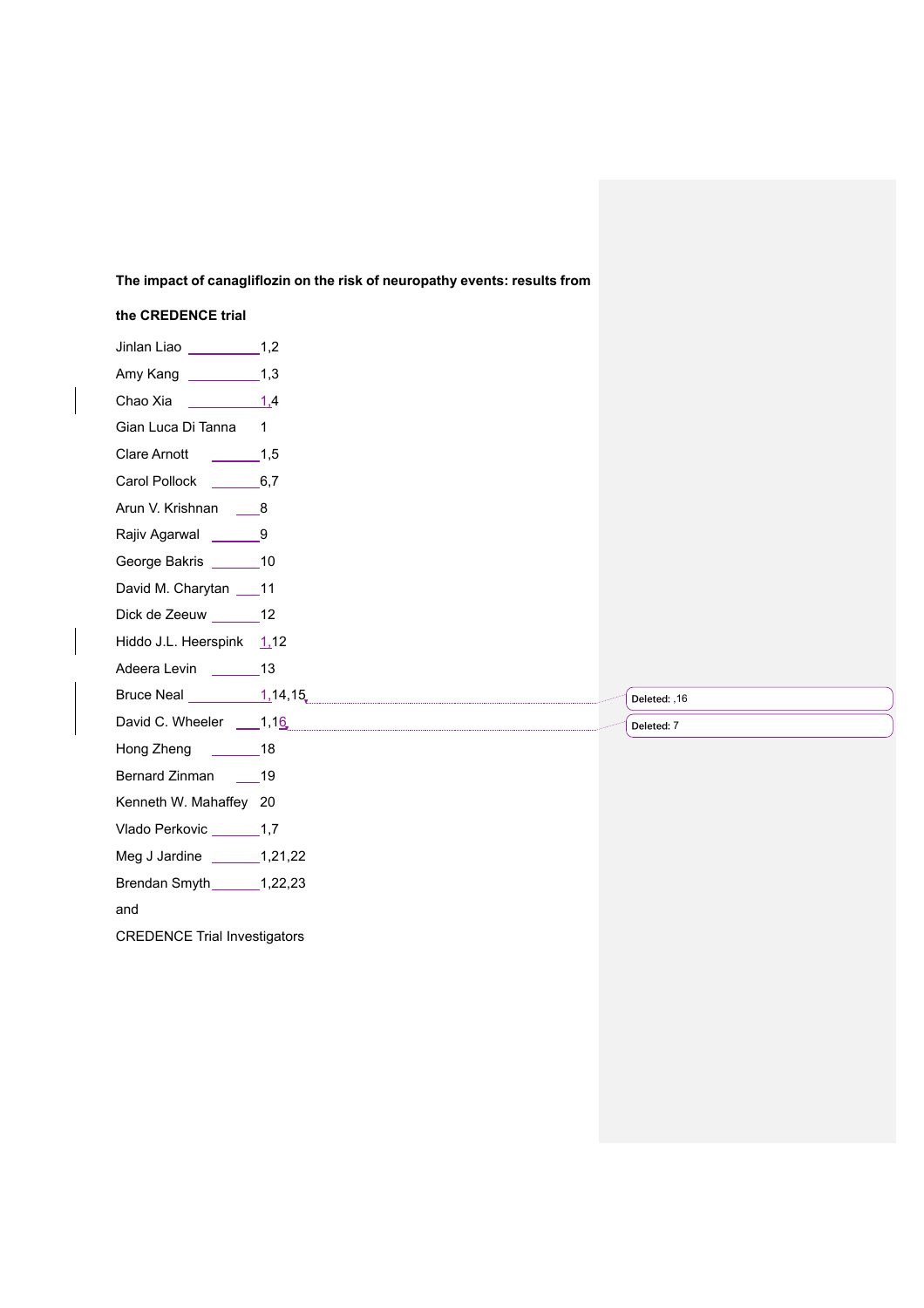#### *Affiliations*

- 1. The George Institute for Global Health, University of New South Wales, Sydney, New South Wales, Australia
- 2. Department of Nephrology, Peking University Shenzhen Hospital, Shenzhen, China
- 3. Department of Renal Medicine, Prince of Wales Hospital, Sydney, New South Wales, Australia
- 4. Department of Neurosurgery, West China Hospital, Sichuan University, Chengdu, China
- 5. Department of Cardiology, Royal Prince Alfred Hospital, Sydney Medical School, Sydney, New South Wales, Australia
- 6. Kolling Institute of Medical Research, Sydney Medical School, University of Sydney, Sydney, New South Wales, Australia
- 7. Royal North Shore Hospital, Sydney, New South Wales, Australia
- 8. Prince of Wales Clinical School, University of New South Wales, Australia
- 9. Indiana University School of Medicine and VA Medical Center, Indianapolis, IN, USA
- 10. Department of Medicine, University of Chicago Medicine, Chicago, IL, USA
- 11. Nephrology Division, New York University Langone Medical Center, New York University School of Medicine, New York, NY, USA
- 12. Department of Clinical Pharmacy and Pharmacology, University of Groningen, University Medical Center Groningen, Groningen, The Netherlands
- 13. Division of Nephrology, University of British Columbia, Vancouver, British Columbia, Canada
- 14. The Charles Perkins Centre, University of Sydney, Sydney, New South Wales, Australia
- 15. Imperial College London, London, United Kingdom
- 16. Department of Renal Medicine, University College London Medical School, London, United Kingdom
- 17. Renal Division of Peking University First Hospital, Beijing, China
- 18. Lunenfeld-Tanenbaum Research Institute, Mount Sinai Hospital, University of Toronto, Toronto, Canada
- 19. Department of Medicine, Stanford Center for Clinical Research, Stanford University School of Medicine, Stanford, CA, USA
- 20. Concord Repatriation General Hospital, Sydney, New South Wales, Australia
- 21. NHMRC Clinical Trials Centre, University of Sydney, Sydney, New South Wales, Australia
- 22. Department of Renal Medicine, St George Hospital, Sydney, New South Wales, Australia

**Deleted:** <#>The George Institute for Global Health, University of New South Wales, Sydney, New South Wales, Australia¶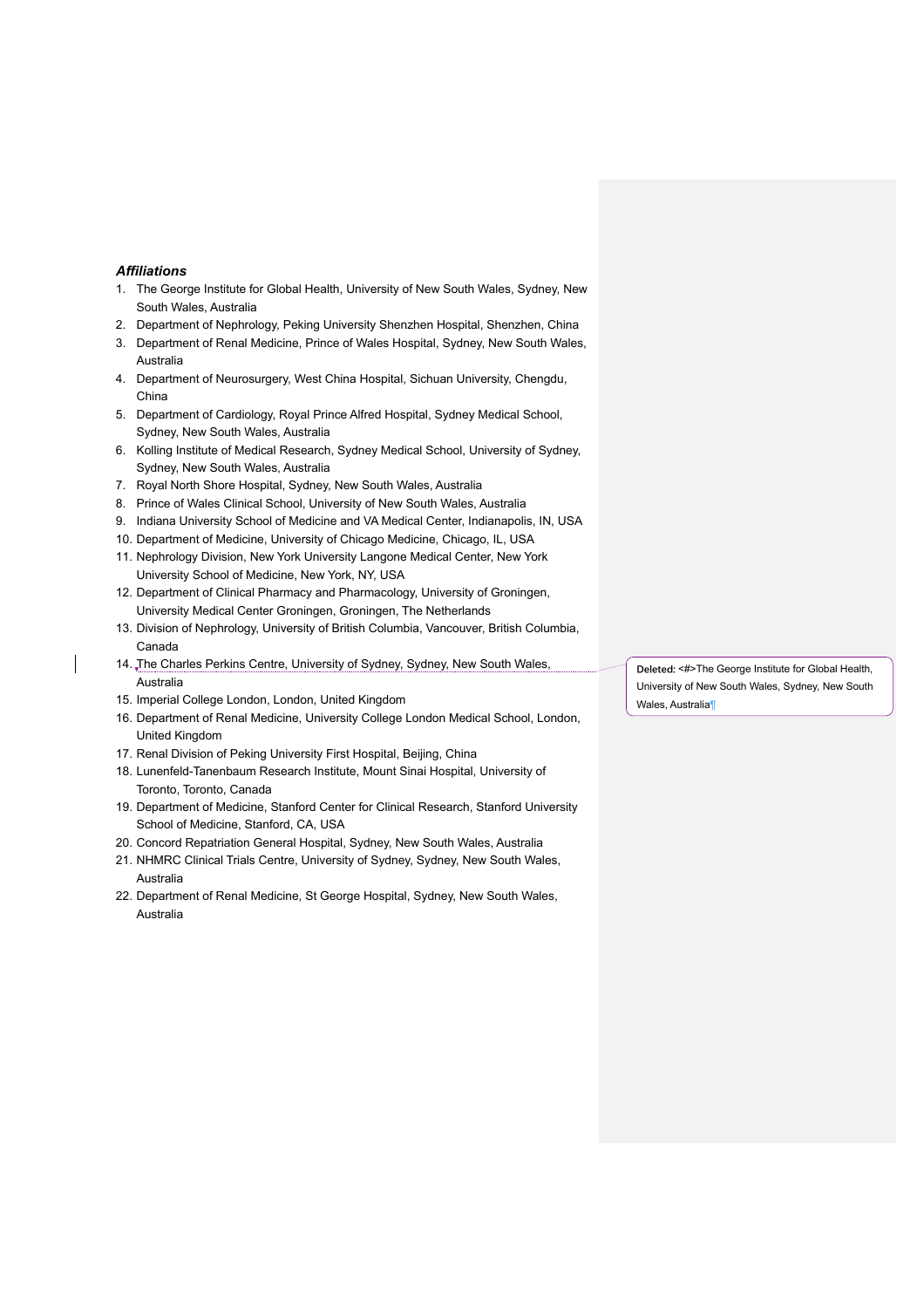# **The impact of canagliflozin on the risk of neuropathy events: results from the CREDENCE trial**

### **Background**

Sodium-glucose cotransporter 2 inhibitors reduce the risk, and progression, of diabetic kidney disease. We hypothesized that sodium-glucose cotransporter 2 inhibitors could similarly improve the microvascular complication of neuropathy.

### **Methods**

The CREDENCE trial randomized participants with type 2 diabetes and albuminuria to canagliflozin or placebo. Neuropathy events were defined as any reported adverse event with a Medical Dictionary for Regulatory Activities (MedDRA) term consistent with peripheral or autonomic neuropathy. The effect of canagliflozin on neuropathy events was calculated by Cox regression. In secondary analyses the endpoint was restricted to sensorimotor polyneuropathy, diabetic neuropathy, or non-autonomic neuropathy events, and subgroups were analysed. P-values adjusted for multiplicity using the Holm-Bonferroni correction were derived for the subgroup analyses.

### **Results**

Half (48.8%) of the 4401 participants had a diagnosis of neuropathy at baseline. Over a median of 2.45 years follow up, 657 people experienced a  $first$ neuropathy event (63.2 per 1000 patient-years). The incidence of neuropathy events was similar in people randomized to canagliflozin and placebo

**Deleted:** length-dependent

**Commented [MJ1]:** Would drop this – it may confuse some readers as it comes immediately after you say half had preexisting neuropathy.